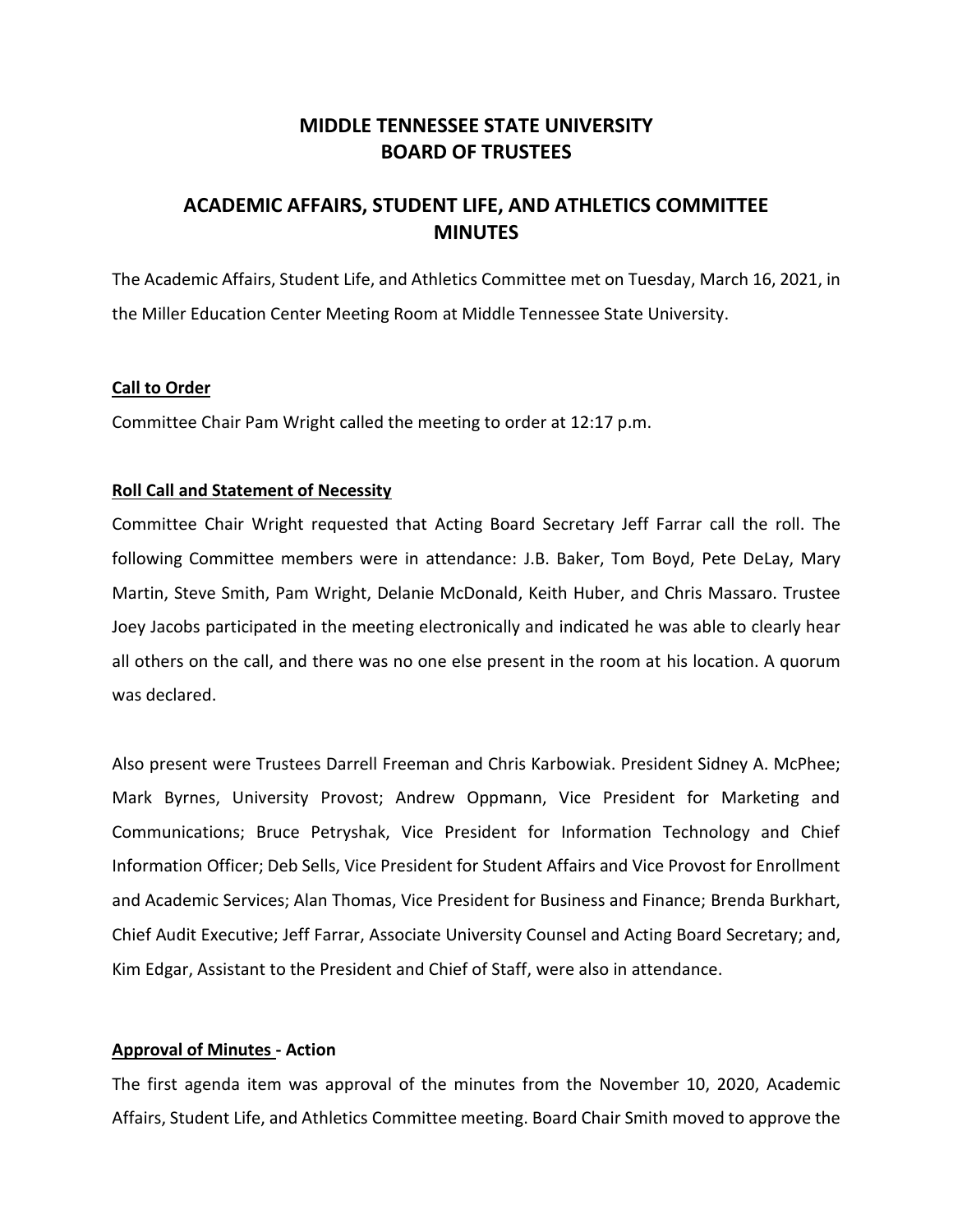minutes from the November 10, 2020, meeting and Trustee Baker seconded the motion. A roll call vote was taken and the motion to approve the minutes from the November 10, 2020, meeting of the Academic Affairs, Student Life, and Athletics Committee passed unanimously.

#### **Approval of Expedited Tenure - Action**

Provost Byrnes presented two candidates for expedited tenure who were recently hired by MTSU: Kenneth Currie, Chair of the Department of Engineering Technology and Kathleen Schmand, Dean of the Walker Library. They both held tenure at their previous institutions.

Trustee Boyd moved to approve expedited tenure for Kenneth Currie and Kathleen Schmand and Trustee Baker seconded the motion. A roll call vote was taken and the motion to approve expedited tenure for Kenneth Currie and Kathleen Schmand passed unanimously.

#### **Approval of Policy Revision - Action**

Provost Byrnes asked Associate Provost Mary Hoffschwelle to discuss Policy 50 Timely Reporting of a Substantive Change for Accredited Institutions of the SACSCOC and its accreditation implications. As an accredited institution of the Southern Association of Colleges and Schools Commission on Colleges (SACSCOC), MTSU must have its own substantive change policy in order to meet the requirement of standard 14.2 of accreditation and for reporting purposes. The policy and revision ensure compliance with both SACSCOC and also the U.S. Department of Education, particularly with regard to Federal Financial Aid.

Dr. Hoffschwelle also noted that the next two new off-campus instructional sites will have to undergo extensive reviews in which SACSCOC will scrutinize the institution as a whole to determine that we have the capacity to offer a program at that site, as well as a site-specific review of physical and financial resources, the qualifications of faculty, and other support services.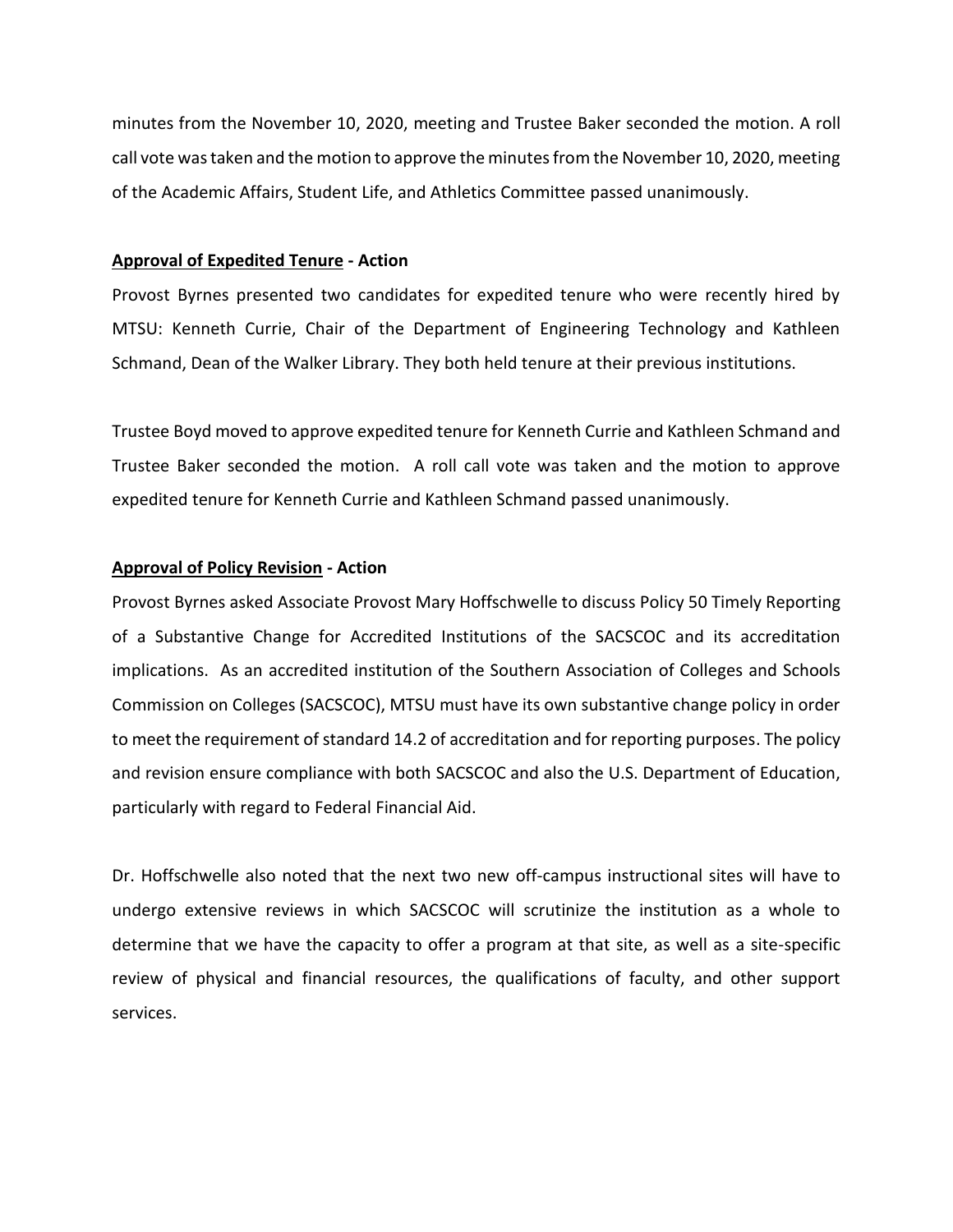Trustee Boyd moved to approve the revision to Policy 50 Timely Reporting of a Substantive Change for Accredited Institutions of the SACSCOC and Trustee Baker seconded the motion. A roll call vote was taken and the motion to approve the revision to Policy 50 passed unanimously.

#### **Approval of New Academic Degree Programs – Action**

Bachelor of Business Administration in Supply Chain Management Bachelor of Science in Media Management Bachelor of Science in Photography

Provost Byrnes reported to the Committee that these programs are currently concentrations within existing majors, and the proposal is to elevate them to standalone major status. Dr. Byrnes noted the benefit to students upon graduation of providing a more specific degree as opposed to a broader degree that is less descriptive to prospective employers.

Dr. Byrnes reported that there is great industry need for students trained in supply chain management, and student interest has also increased. Media Management and Photography are long-standing programs within the Bachelor of Science in Media and Entertainment. All three programs have a track record of strong enrollment in those areas as well as degrees awarded.

Trustee Martin expressed concern for programs with lower enrollment and that splitting concentrationsinto stand-alone majors might cause low enrollment. THEC identifies low enrolled programs annually, and each institution must report on plans to mitigate. Dr. Byrnes reported that after separating Media Management and Photography into stand-alone programs, the Interdisciplinary Media concentration will remain, and it had 26 degrees awarded last year.

Trustee Boyd commended the Supply Chain Management program for national ranking, and Trustee Baker inquired about the program's increase in internships, job placements, and corporate financial support due to the national ranking.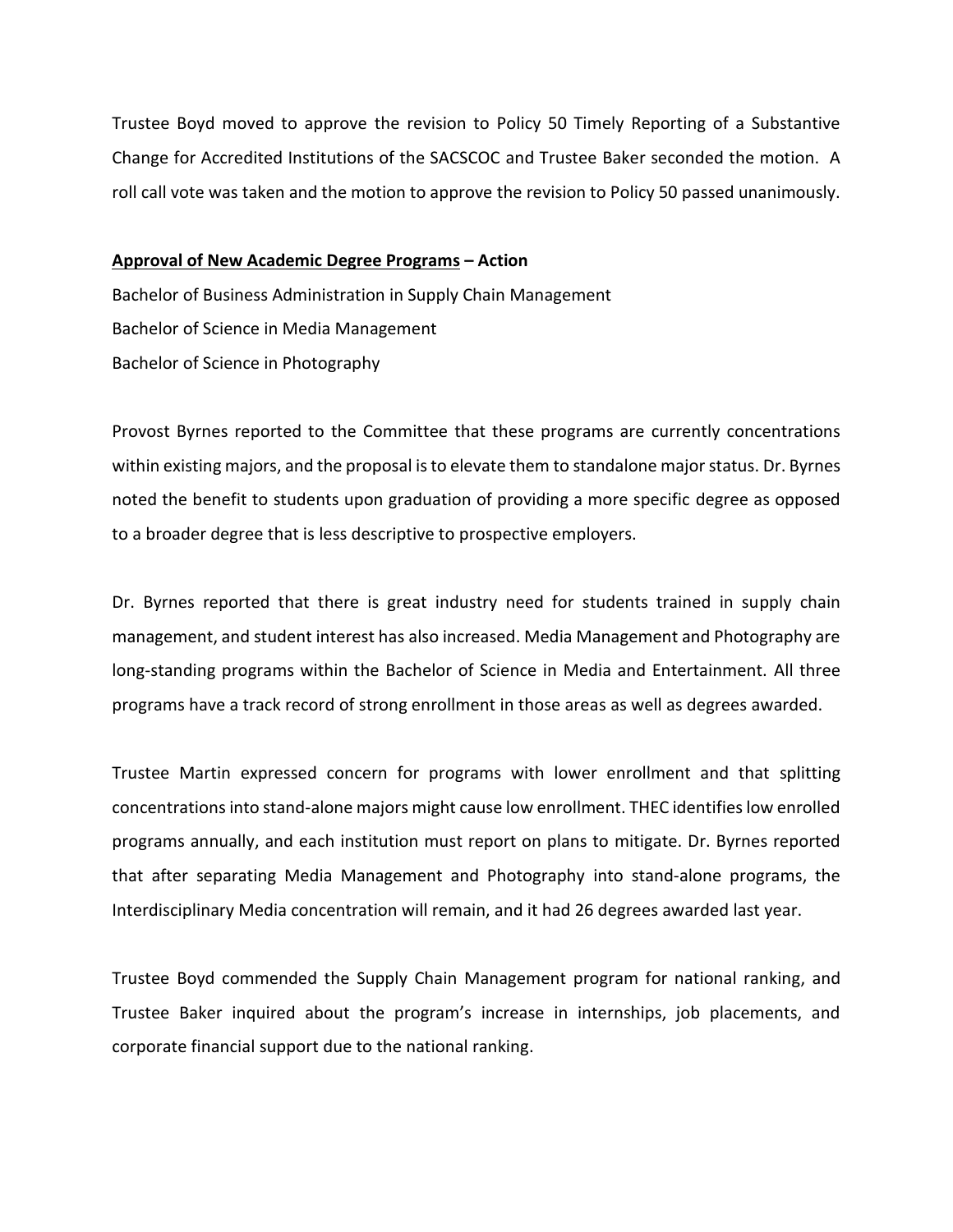A motion was made by Trustee Boyd to approve the Bachelor of Business Administration in Supply Chain Management, the Bachelor of Science in Media Management, and the Bachelor of Science in Photography. Trustee DeLay seconded the motion.

A roll call vote was taken and the motion to approve the Bachelor of Business Administration in Supply Chain Management, the Bachelor of Science in Media Management, and the Bachelor of Science in Photography passed unanimously.

## **Approval of Degree under Consideration** (Action)

Master of Fine Arts in Independent Film and Television

Dr. Byrnes reported that the proposal to approve consideration of a Master of Fine Arts in Independent Film and Television would include tracks in documentary film making, creative producing, and live TV events. Dr. Byrnes reported that film and television are strengths of the University and specifically noted the TrueBlue TV station. Dr. Byrnes also noted that the College of Media and Entertainment is a premier college at MTSU with many industry contacts.

A motion was made by Trustee Baker to approve the consideration of a Master of Fine Arts in Independent Film and Television, and Trustee DeLay seconded the motion.

A roll call vote was taken and the motion to approve the consideration of a Master of Fine Arts in Independent Film and Television passed unanimously.

## **Annual Report of Academic Program Actions** (Information)

Provost Byrnes referred to the materials for a list of significant academic actions approved by THEC during 2020. Some of the smaller changes were approved by THEC without coming before this Committee.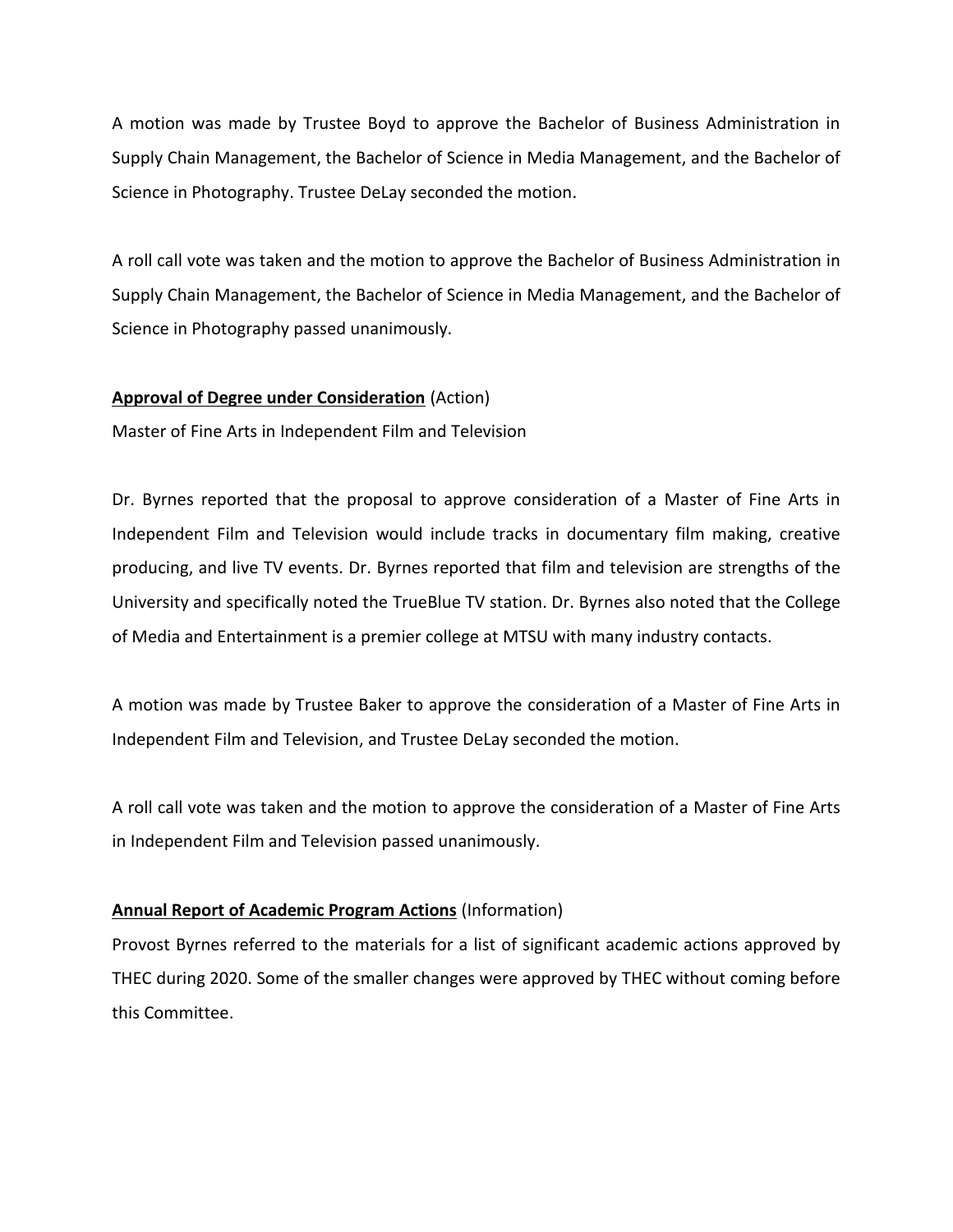Trustee Boyd encouraged exploring healthcare related degrees MTSU could add based on existing science buildings and equipment. Provost Byrnes agreed that health care is an area of growth and will continue to explore the possibilities.

#### **Achievement Gaps Initiative** (Information)

Vice Chairman Freeman asked for a follow up to the presentation made at the last committee meeting. An updated version of the Eliminating the Achievement Gap report was sent in advance. Provost Byrnes noted that the data does indicate some achievement gaps for Black male students, which is consistent with a national phenomenon. Dr. Byrnes also discussed the programs currently in place to work toward addressing the gap, which are producing positive results. Dr. Byrnes noted that Black students have progressed in every one of the categories that the University tracks, but there is still work to do. Existing programs will continue and additional programs will be launched.

Vice Chairman Freeman noted that according to the data sent, the Fall enrollment numbers declined for Black males. Vice Chairman Freeman noted that there is work to be done and that decisions should be based on data.

Provost Byrnes introduced Vice Provost for Student Success Rick Sluder to discuss the University's use of data. Dr. Sluder discussed that MTSU enrolls 17% of Black undergraduate students in the state (third to University of Memphis (30%) and Tennessee State University (24%)). The six-year graduation rate for Black undergraduates is 44.5% at MTSU (third to UT-Knoxville (63%) and Tennessee Tech (46.3%)). MTSU's fall-to-fall retention for all undergraduate students has increased from 82.4% to 86.4%, and 79.1% to 82.8% for Black undergraduate students.

Vice Chairman Freeman asked what the graph would look like if first-generation, Black male, Pell grant recipients were graduating at the same rate as Black undergraduates who were not firstgeneration, Pell-Grant recipients. Vice Chairman Freeman noted that the overall graduation rate would be much higher and that focus needs to be placed on specific groups.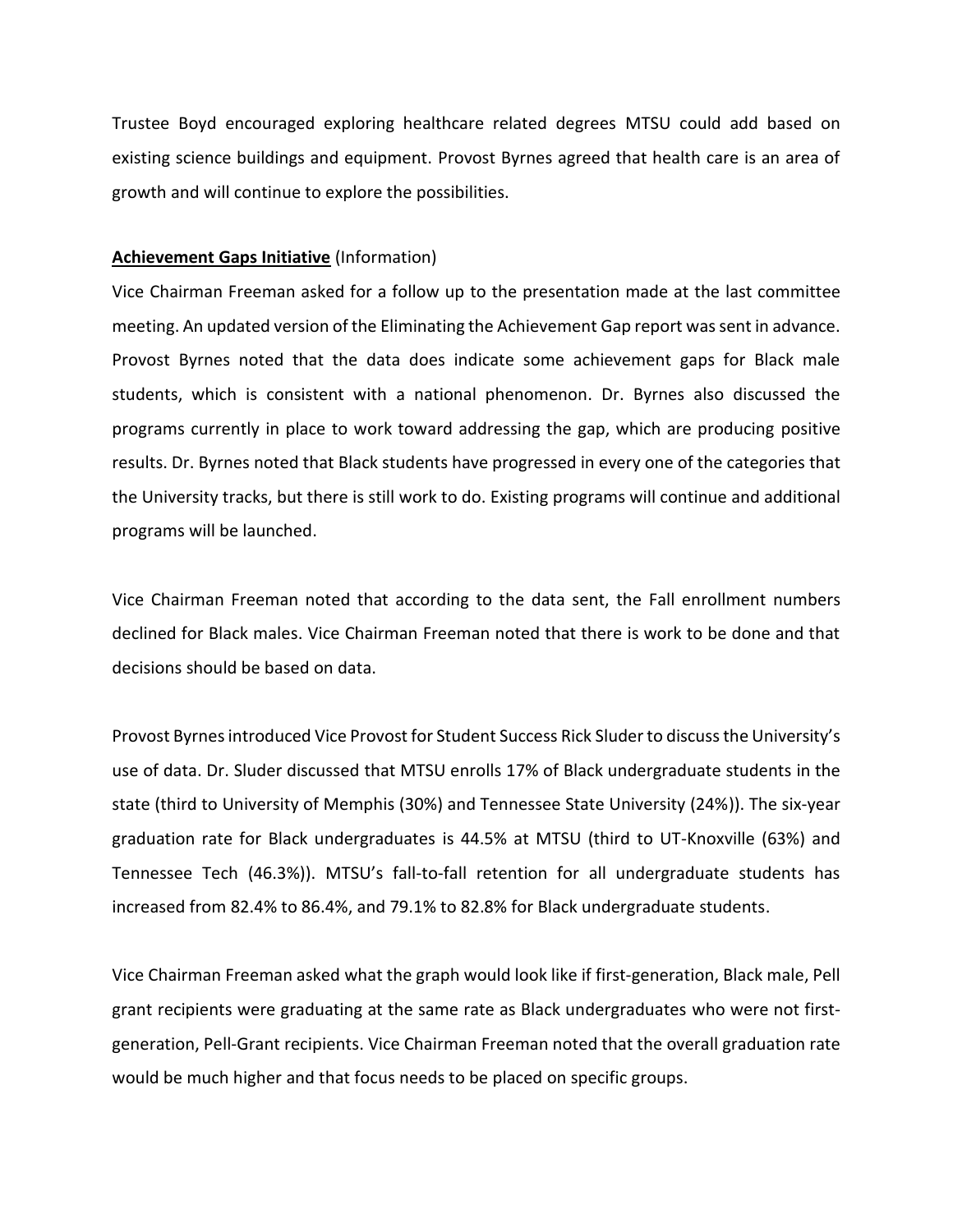Dr. Sluder noted that MTSU's six-year graduate rate for all undergraduate full-time students is 51.2% (44.8% for Black undergraduate full-time students and 53.8% for White undergraduate full-time students). Dr. Sluder explained that MTSU focuses on the six-year rate because that is what THEC focuses on. Vice Chairman Freeman pointed out that four-year graduation rates were also included in the data provided and suggested that the University should focus on four-year graduation rates.

President McPhee described MTSU programs that incentivize graduating in four years. All of the reporting MTSU provides to THEC for funding is based on six years, but that does not mean we are not working on graduating students in four years or less.

Vice Chairman Freeman stated that the four-year graduation rate is four times better for White students than Black students. Committee Chair Wright noted that this is a problem nationwide to put into perspective.

Trustee Martin added that time to degree is not necessarily the instrument to measure success. She noted the need to determine where students get bogged down and put structure and resources in place to speed up progression to graduation.

Vice Provost Sluder said that colleges must be student ready, and that is why MTSU has added advisors, tutoring, and supplemental instruction. The Office of Student Success's vision is to be a national thought, practice, and results leader.

Vice Provost Sluder also noted that Pell-Eligible, Black Male undergraduate students' time to degree was lower than average, which stood out as positive data.

Vice Chairman Freeman shared a SCORE presentation highlighting Georgia State University's student success initiatives. Vice Chairman Freeman will be serving on a THEC committee for Black males across the state.